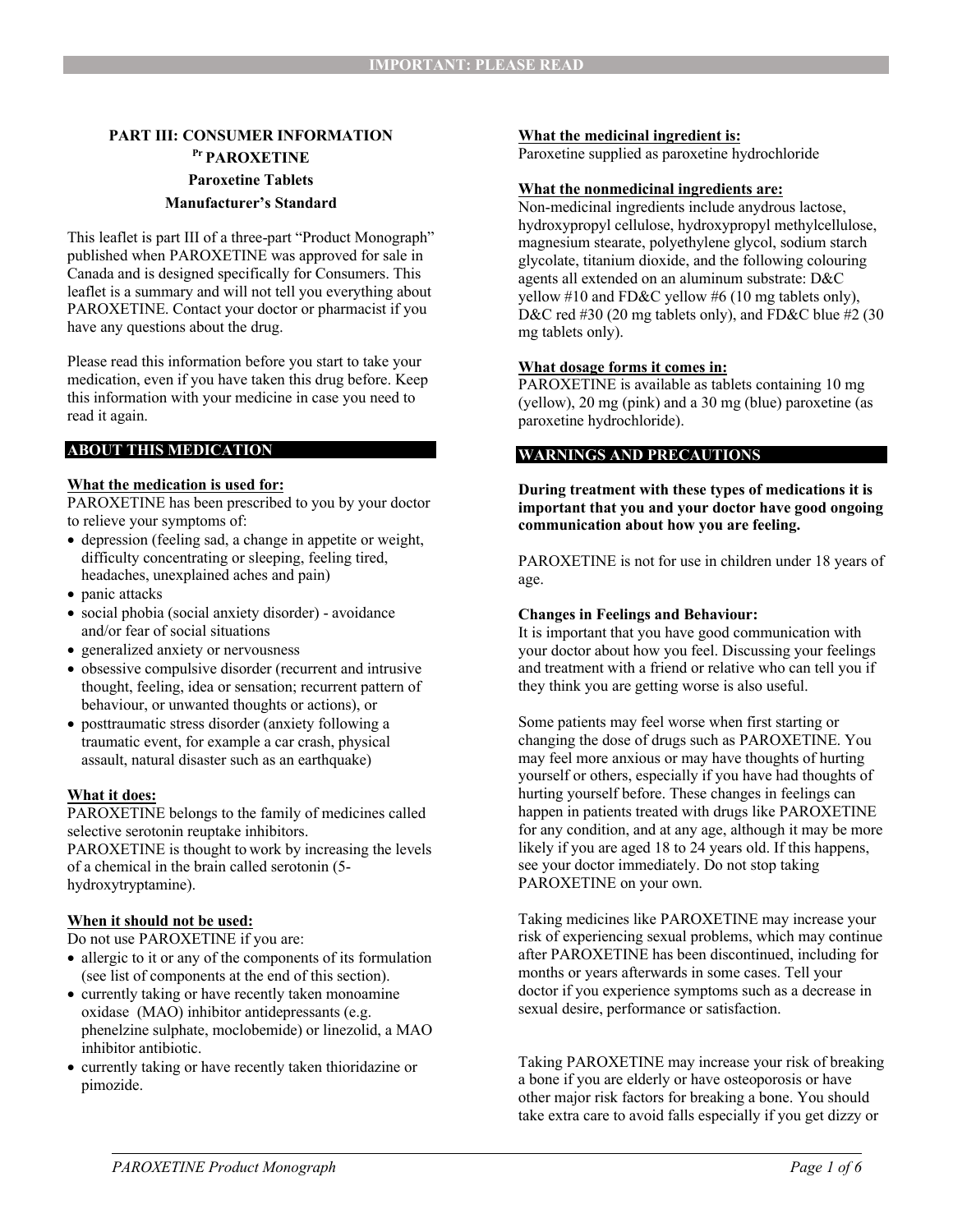have low blood pressure.

Medicines like PAROXETINE may affect your sperm. Fertility in some men may be reduced while taking PAROXETINE.

### **BEFORE you use PAROXETINE tell your doctor or pharmacist:**

- all your medical conditions, including a history of seizures, liver or kidney disease, heart problems
- any medications (prescription or non prescription) which you are taking or have recently taken, especially monoamine oxidase inhibitor antidepressants (e.g. phenelzine sulphate, moclobemide) or any other antidepressants, thioridazine, pimozide, drugs used to prevent fits (anticonvulsants), drugs for Parkinson's disease, or drugs containing tryptophan
- if you are taking tamoxifen (used to treat breast cancer)
- if you have ever had any allergic reaction to medications, food, etc.
- any natural or herbal products you are taking (e.g. St. John's Wort)
- if you are pregnant or thinking about becoming pregnant, or if you are breast feeding
- your habits of alcohol and /or street drug consumption;
- if you drive a vehicle or perform hazardous tasks during your work
- if you had a recent bone fracture or were told you have osteoporosis or risk factors for osteoporosis.
- If you have a bleeding disorder or have been told that you have low platelets
- If you are allergic to a particular yellow dye known as FD&C Yellow No. 6 aluminium lake

#### **Effects on Pregnancy and Newborns:**

As stated above, ask your doctor or pharmacist for advice before taking any medicine including PAROXETINE.**If you are already taking/using PAROXETINE and have just found out that you are pregnant, you should talk to your doctor immediately. You should also talk to your doctor if you are planning to become pregnant.**

**Taking PAROXETINE in early stages of pregnancy:** Some studies have suggested an increased risk of birth defects particularly heart defects, in babies whose mothers received paroxetine in the first few months of pregnancy. These studies found that about 2 in 100 babies (2%) whose mothers received paroxetine in early pregnancy had a heart defect, compared with the normal rate of 1 in 100 babies (1%) seen in the general population. Also, in cases where paroxetine has been used, there have been reports of premature births although it is not known if these premature births are due to the use of paroxetine.

## **Taking PAROXETINE in later stages of pregnancy:**

#### **Possible complications at birth (from taking any newer antidepressant, including PAROXETINE):**

Post-marketing reports indicate that some newborns whose mothers took an SSRI (selective serotonin reuptake inhibitor) or other newer anti-depressant, during pregnancy have developed complications at birth requiring prolonged hospitalization, breathing support and tube feeding. Reported symptoms included feeding and/or breathing difficulties, seizures, tense or overly relaxed muscles, jitteriness and constant crying.

In most cases, the newer antidepressant was taken during the third trimester of pregnancy. These symptoms are consistent with either a direct adverse effect of the antidepressant on the baby, or possibly a discontinuation syndrome caused by sudden withdrawal from the drug. These symptoms normally resolve over time. However, if your baby experiences any of these symptoms, contact your doctor as soon as you can.

### **Persistent Pulmonary Hypertension (PPHN) and newer antidepressants, including PAROXETINE:**

The use of PAROXETINE during pregnancy, particularly during late pregnancy, may increase the risk of a serious lung condition called persistent pulmonary hypertension of the newborn (PPHN) that causes breathing difficulties in newborns soon after birth. In the general population, PPHN is known to occur in about 1 or 2 per 1000 newborns but this may be increased 4 to 6 times in babies whose mothers used paroxetine during late pregnancy.

If you are pregnant and taking an SSRI, or other newer antidepressants, you should discuss the risks and benefits of the various treatment options with your doctor. It is very important that you do NOT stop taking these medications without first consulting your doctor. See SIDE EFFECTS AND WHAT TO DO ABOUT THEM section for more information.

#### **Angle-closure Glaucoma:**

PAROXETINE can cause an acute attack of glaucoma. Having your eyes examined before you take PAROXETINE could help identify if you are at risk of having angle-closure glaucoma. Seek immediate medical attention if you experience:

- eye pain
- changes in vision
- swelling or redness in or around the eye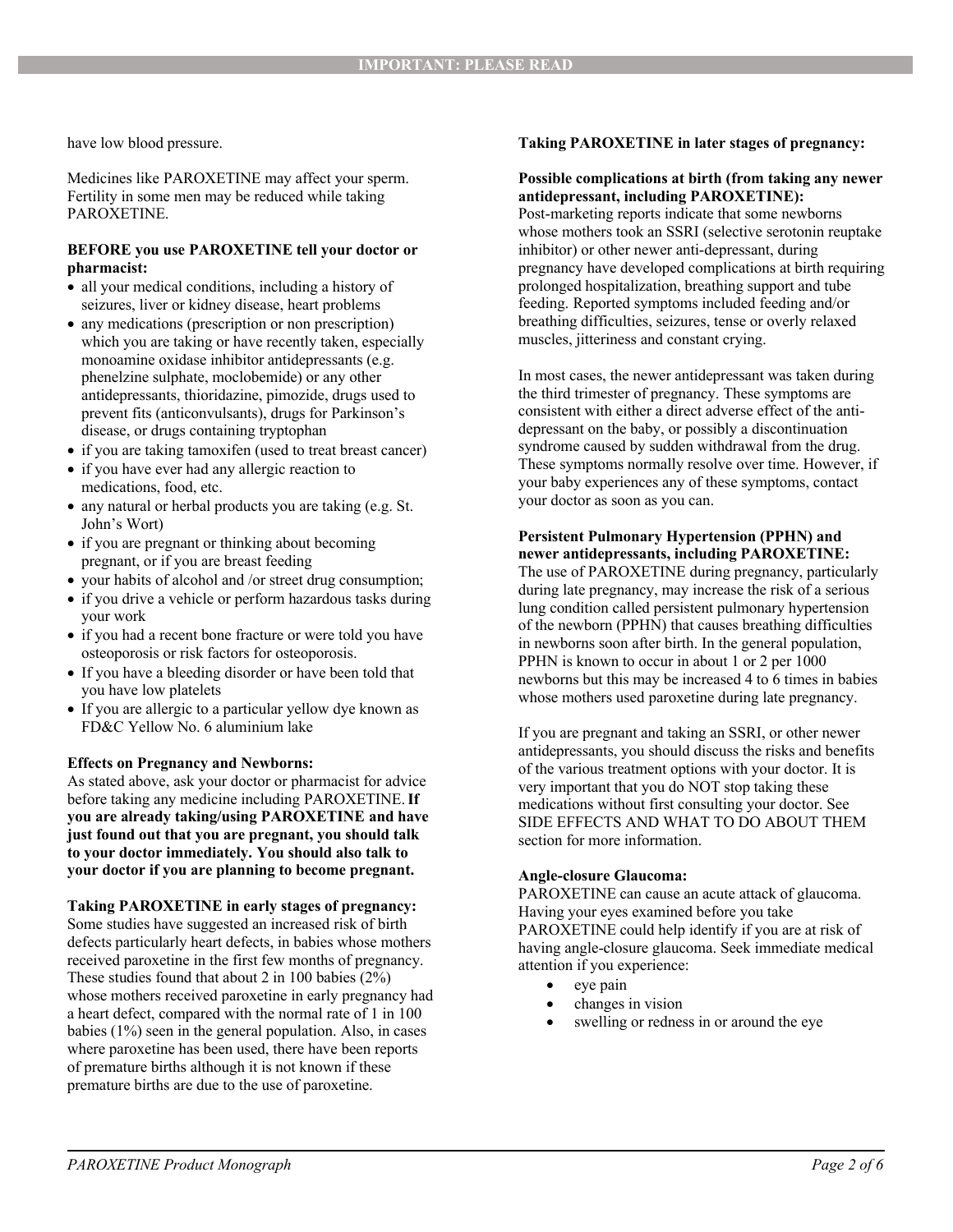## **INTERACTIONS WITH THIS MEDICATION**

**Do not use PAROXETINE if you are taking or have recently taken (within the last 2 weeks) monoamine oxidase inhibitors, methylthioninium chloride (methylene blue), thioridazine, or pimozide.**

**You should tell your doctor if you are taking or have recently taken any medications (prescription, nonprescription or natural/herbal), especially:**

- other antidepressants, such as SSRIs and certain tricyclics
- other drugs that affect serotonin such as, lithium, linezolid, tramadol, tryptophan, St. John's Wort, triptans used to treat migraines
- certain medicines used to treat pain, such as fentanyl (used in anaesthesia or to treat chronic pain), tramadol, tapentadol, meperidine, methadone, pentazocine
- tamoxifen, which is used to treat breast cancer or fertility problems
- certain medicines used to treat patients with irregular heart beats (arrhythmias)
- certain medicines used to treat schizophrenia
- certain medicines used to treat bipolar depression, such as lithium
- a combination of fosamprenavir and ritonavir, used to treat Human Immunodeficiency Virus (HIV) infection
- procyclidine, which is used to treat Parkinson's Disease or other movement disorders
- metoprolol, which is used to treat high blood pressure and angina
- certain medicines which may affect blood clotting and increase bleeding, such as oral anti-coagulants (e.g. warfarin, dabigatran), acetylsalicylic acid (e.g. aspirin) and other non-steroidal anti-inflammatory drugs (e.g. ibuprofen)
- certain medicines used to treat epilepsy
- in general, drinking alcoholic beverages should be kept to a minimum or avoided completely while taking PAROXETINE.
- certain medicines used to treat cough, such as dextromethorphan

## **PROPER USE OF THIS MEDICATION**

#### **Usual dose:**

 It is very important that you take PAROXETINE exactly as your doctor has instructed. Generally most people take between 20 mg to 40 mg of PAROXETINE per day for depression, obsessivecompulsive disorder, panic disorder, social phobia (social anxiety disorder), generalized anxiety disorder and posttraumatic stress disorder; although your doctor may start you at 10 mg per day for panic disorder.

- Take your tablets in the morning, preferably with food. You should swallow the tablets whole with water. Do not chew them.
- You should continue to take your medicine even if you do not feel better, as it may take a number of weeks for your medicine to work.
- Keep taking your tablets, as instructed, until the doctor tells you to stop
- Talk to your doctor before you stop taking your medication on your own.

#### **Remember: This medicine has been prescribed only for you. Do not give it to anybody else, as they may experience undesirable effects, which may be serious.**

#### **Missed Dose:**

If you forget to take your tablet in the morning, take it as soon as you remember. Take your next dose at the normal time the next morning, then carry on as before. Do not try to make up for a missed dose by taking a double dose the next time.

#### **Overdose:**

If you have taken a large number of tablets all at once, contact your doctor or the nearest hospital emergency department immediately, even though you may not feel sick. Show the doctor your pack of tablets.

If you think you have taken too much PAROXETINE, contact your healthcare professional, hospital emergency department or regional Poison Control Centre immediately, even if there are no symptoms.

## **SIDE EFFECTS AND WHAT TO DO ABOUT THEM**

Like all medications, PAROXETINE can cause some side effects. You may not experience any of them. For most patients these side effects are likely to be minor and temporary. However, some may be serious. Some of these side effects may be dose related. Consult your doctor if you experience these or other side effects, as the dose may have to be adjusted.

If you experience an allergic reaction (including skin rash, hives, swelling, trouble breathing) or any severe or unusual side effects, stop taking the drug and contact your doctor immediately.

The most common side effects of PAROXETINE are:

- nausea/vomiting
- dry mouth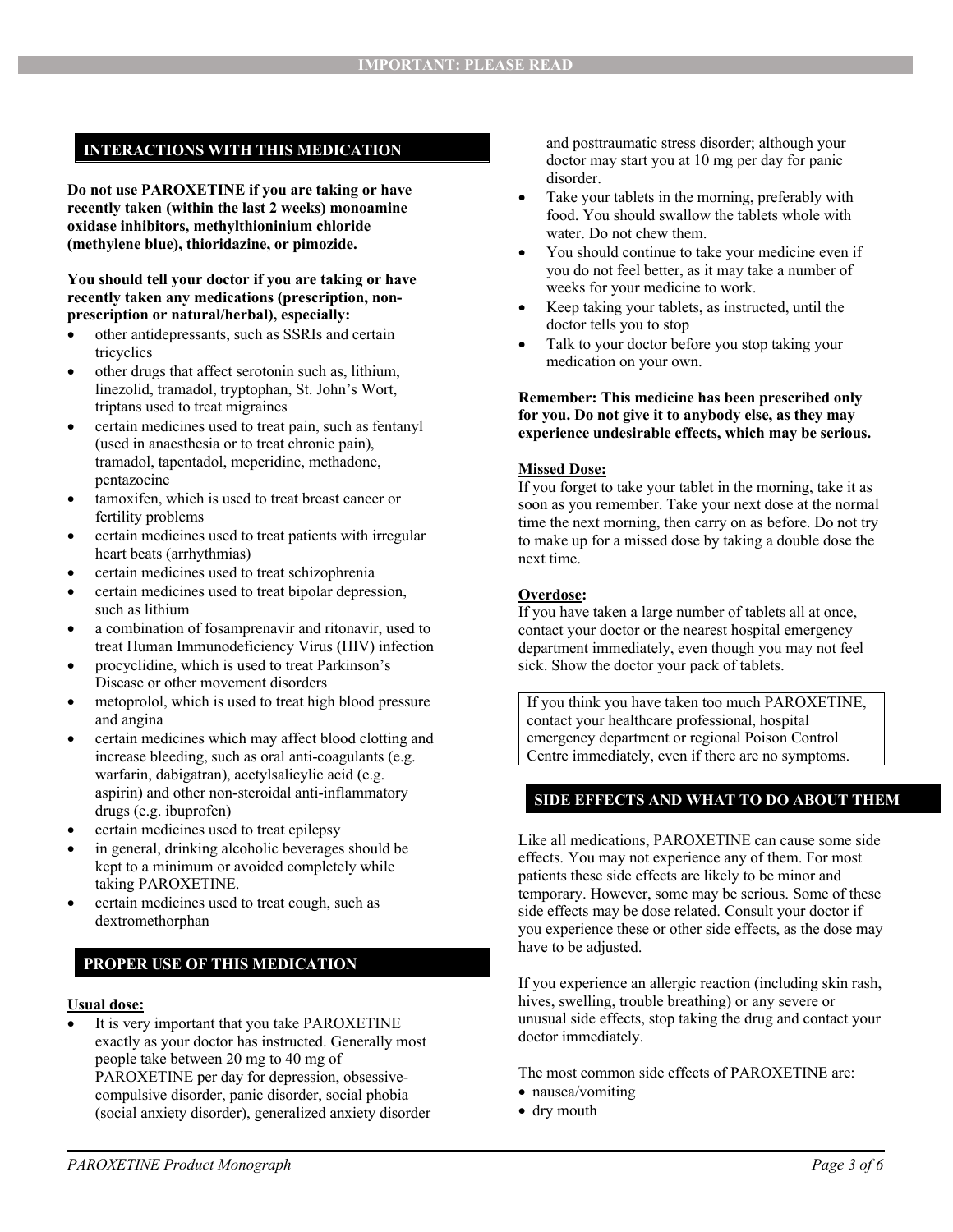- drowsiness
- weakness
- dizziness
- sweating
- tremor
- nervousness
- feeling agitated
- blurred vision
- sleep disturbances
- weight gain
- sexual problems
- Although psychiatric disorders are often associated with decreases in sexual desire, performance and satisfaction, treatment with this class of medication may lead to further decreases, which may continue after the drug is stopped.

Other effects may include loss of appetite, constipation, diarrhea, abnormal dreams (including nightmares), headache and menstrual period disorders (including heavy periods, bleeding between periods and absence of periods).

PAROXETINE does not usually affect people's normal activities. However, some people feel sleepy while taking it, in which case they should not drive or operate machinery.

PAROXETINE may raise cholesterol levels in some patients.

## **Discontinuation Symptoms**

Contact your doctor before stopping or reducing your dosage of PAROXETINE. Symptoms such as dizziness, lightheadedness, nausea, vomiting, agitation/restlessness, anxiety, sweating, headache, sleep disturbance, electric shock sensations, tinnitus (buzzing, hissing, whistling, ringing or other persistent noise in the ears) and other symptoms have been reported after stopping treatment, reducing the dosage of paroxetine, or when a dose is missed. These symptoms usually disappear without needing treatment. Tell your doctor immediately if you have these or any other symptoms. Your doctor may adjust the dosage of PAROXETINE to alleviate the symptoms. See WARNINGS AND PRECAUTIONS section for more information.

## **Effects on Newborns**

Some newborns whose mothers took an SSRI (Selective Serotonin Reuptake Inhibitor) or other newer antidepressant, such as paroxetine, during pregnancy have shown such symptoms as breathing and feeding difficulties, jitteriness and constant crying. If your baby experiences any of these symptoms, contact your doctor as soon as you can. See WARNINGS AND PRECAUTIONS section for more information.

### **SERIOUS SIDE EFFECTS, HOW OFTEN THEY HAPPEN AND WHAT TO DO ABOUT THEM**

| Symptom / effect |                                                                                                                                                                                                                                                          | Talk to your<br>healthcare<br>professional |                 | <b>Stop taking</b><br>drug and<br>get |
|------------------|----------------------------------------------------------------------------------------------------------------------------------------------------------------------------------------------------------------------------------------------------------|--------------------------------------------|-----------------|---------------------------------------|
|                  |                                                                                                                                                                                                                                                          | Only if<br>severe                          | In all<br>cases | immediate<br>medical<br>help          |
| Uncommon         | Hallucinations<br>[strange visions]<br>or sounds]                                                                                                                                                                                                        |                                            |                 |                                       |
| Uncommon         | Uncontrollable<br>movements of the<br>body or face                                                                                                                                                                                                       |                                            |                 |                                       |
| Uncommon         | Inability to<br>urinate or loss of<br>control of the<br>bladder (urinary<br><i>incontinence</i> )                                                                                                                                                        |                                            |                 |                                       |
| Uncommon         | Dilated pupils                                                                                                                                                                                                                                           |                                            |                 |                                       |
| Uncommon         | Low blood<br>pressure (may<br>cause dizziness,<br>lightheadedness<br>or fainting when<br>standing up from<br>a sitting down or<br>lying position)                                                                                                        |                                            |                 |                                       |
| Uncommon         | Low Platelets<br>[bruising or<br>unusual bleeding<br>from the skin or<br>other areas]                                                                                                                                                                    |                                            |                 |                                       |
| Rare             | Severe allergic<br>reactions [red and<br>lumpy skin rash,<br>hives, itching,<br>swelling of the<br>lips, face, tongue,<br>throat, trouble<br>breathing,<br>wheezing,<br>shortness of<br>breath, skin<br>rashes, collapse<br>or loss of<br>consciousness] |                                            |                 |                                       |
| Rare             | Allergic reactions<br>(skin rash alone)                                                                                                                                                                                                                  |                                            | ✓               |                                       |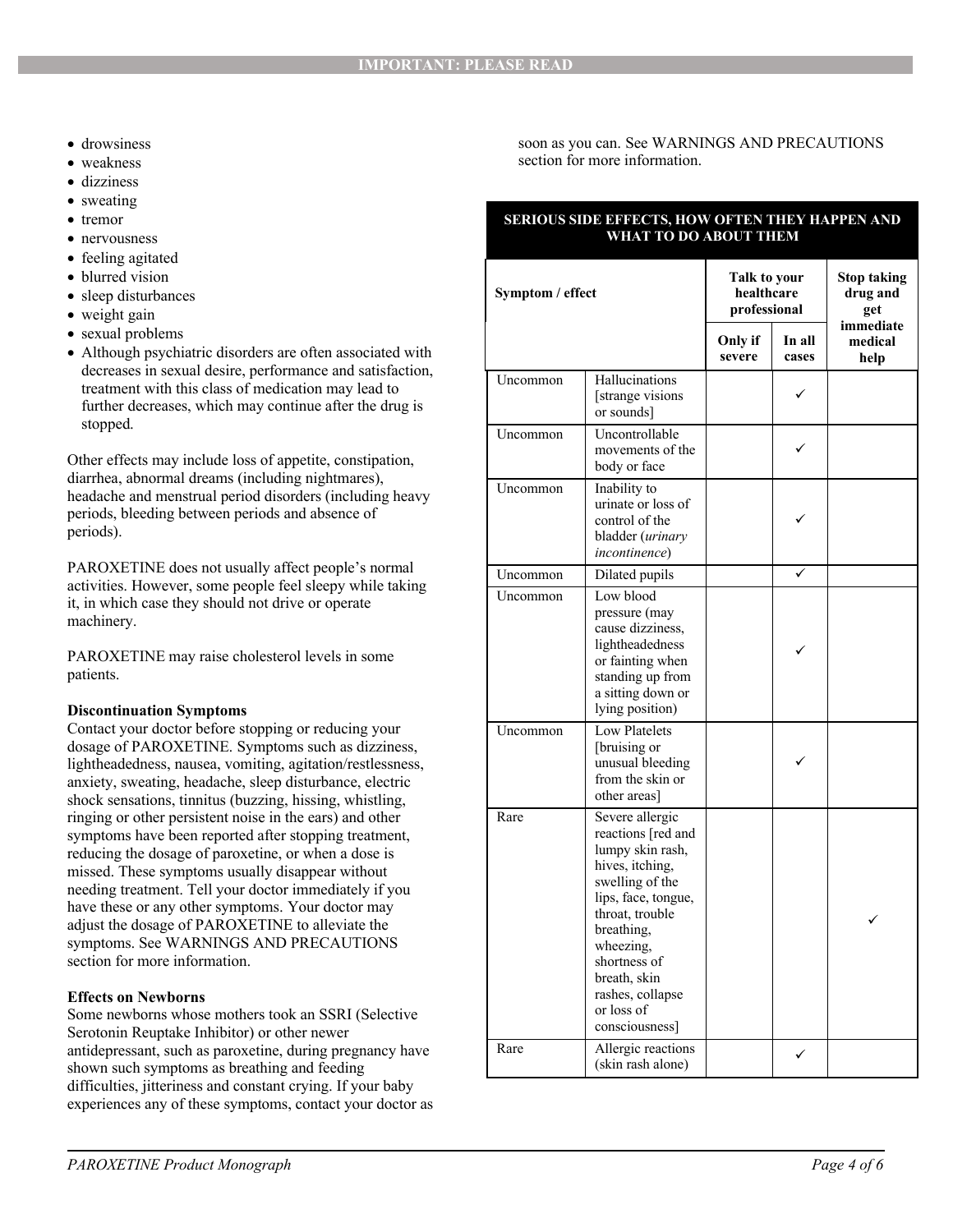### **SERIOUS SIDE EFFECTS, HOW OFTEN THEY HAPPEN AND WHAT TO DO ABOUT THEM**

### **SERIOUS SIDE EFFECTS, HOW OFTEN THEY HAPPEN AND WHAT TO DO ABOUT THEM**

| Symptom / effect |                                                                                                                         | Talk to your<br><b>Stop taking</b><br>healthcare<br>drug and<br>professional<br>get |                 | Symptom / effect             |           | Talk to your<br>healthcare<br>professional                                                                               |                   | <b>Stop taking</b><br>drug and<br>get |                              |
|------------------|-------------------------------------------------------------------------------------------------------------------------|-------------------------------------------------------------------------------------|-----------------|------------------------------|-----------|--------------------------------------------------------------------------------------------------------------------------|-------------------|---------------------------------------|------------------------------|
|                  |                                                                                                                         | Only if<br>severe                                                                   | In all<br>cases | immediate<br>medical<br>help |           |                                                                                                                          | Only if<br>severe | In all<br>cases                       | immediate<br>medical<br>help |
| Rare             | Low sodium level<br>in blood<br>[symptoms of<br>tiredness,<br>weakness,<br>confusion<br>combined with<br>achy, stiff or |                                                                                     | ✓               |                              | Rare      | Menstrual period<br>disorders<br>(including heavy<br>periods, bleeding<br>between periods<br>and absence of<br>periods). |                   | $\checkmark$                          |                              |
|                  | uncoordinated<br>muscles]                                                                                               |                                                                                     |                 |                              | Very Rare | Serotonin<br>syndrome and<br>Neuroleptic                                                                                 |                   |                                       |                              |
| Rare             | Akathisia [feeling]<br>restless and<br>unable to sit or<br>stand still]                                                 |                                                                                     | ✓               |                              |           | Malignant<br>Syndrome [a<br>combination of<br>most or all of the                                                         |                   |                                       |                              |
| Rare             | Mania [overactive<br>behaviour and<br>thoughts]                                                                         |                                                                                     | $\checkmark$    |                              |           | following:<br>confusion,<br>restlessness,                                                                                |                   |                                       |                              |
| Rare             | Seizures [loss of<br>consciousness<br>with<br>uncontrollable<br>shaking ("fit")]                                        |                                                                                     |                 | ✓                            |           | sweating,<br>shaking,<br>shivering, high<br>fever,<br>hallucinations,<br>sudden jerking of                               |                   |                                       |                              |
| Rare             | <b>Restless Legs</b><br>Syndrome<br>(irresistible urge<br>to move the legs)                                             |                                                                                     | ✓               |                              |           | the muscles,<br>muscle stiffness,<br>feeling very<br>agitated or                                                         |                   |                                       |                              |
| Rare             | Angle-closure<br>Glaucoma [eye<br>pain changes in<br>vision and<br>swelling or<br>redness in or                         |                                                                                     |                 | ✓                            |           | irritable, fast<br>heartbeat]. The<br>severity can<br>increase, leading<br>to loss of<br>consciousness.                  |                   |                                       |                              |
| Rare             | around the eye]<br>Abnormal<br>secretion of<br>breast milk in<br>men and women                                          |                                                                                     | ✓               |                              | Very Rare | Gastrointestinal<br>bleeding<br>[vomiting blood<br>or passing blood<br>in stools]                                        |                   |                                       |                              |
| Rare             | Increased<br>sensitivity of the<br>skin to sunlight                                                                     | ✓                                                                                   |                 |                              | Very Rare | Liver disorder<br>[symptoms]<br>include nausea,                                                                          |                   |                                       |                              |
| Rare             | Swelling of<br>hands, ankles or<br>feet                                                                                 |                                                                                     | $\checkmark$    |                              |           | vomiting, loss of<br>appetite<br>combined with<br>itching, yellowing<br>of the skin or                                   |                   | $\checkmark$                          |                              |
|                  |                                                                                                                         |                                                                                     |                 |                              |           | eyes, dark urine]                                                                                                        |                   |                                       |                              |